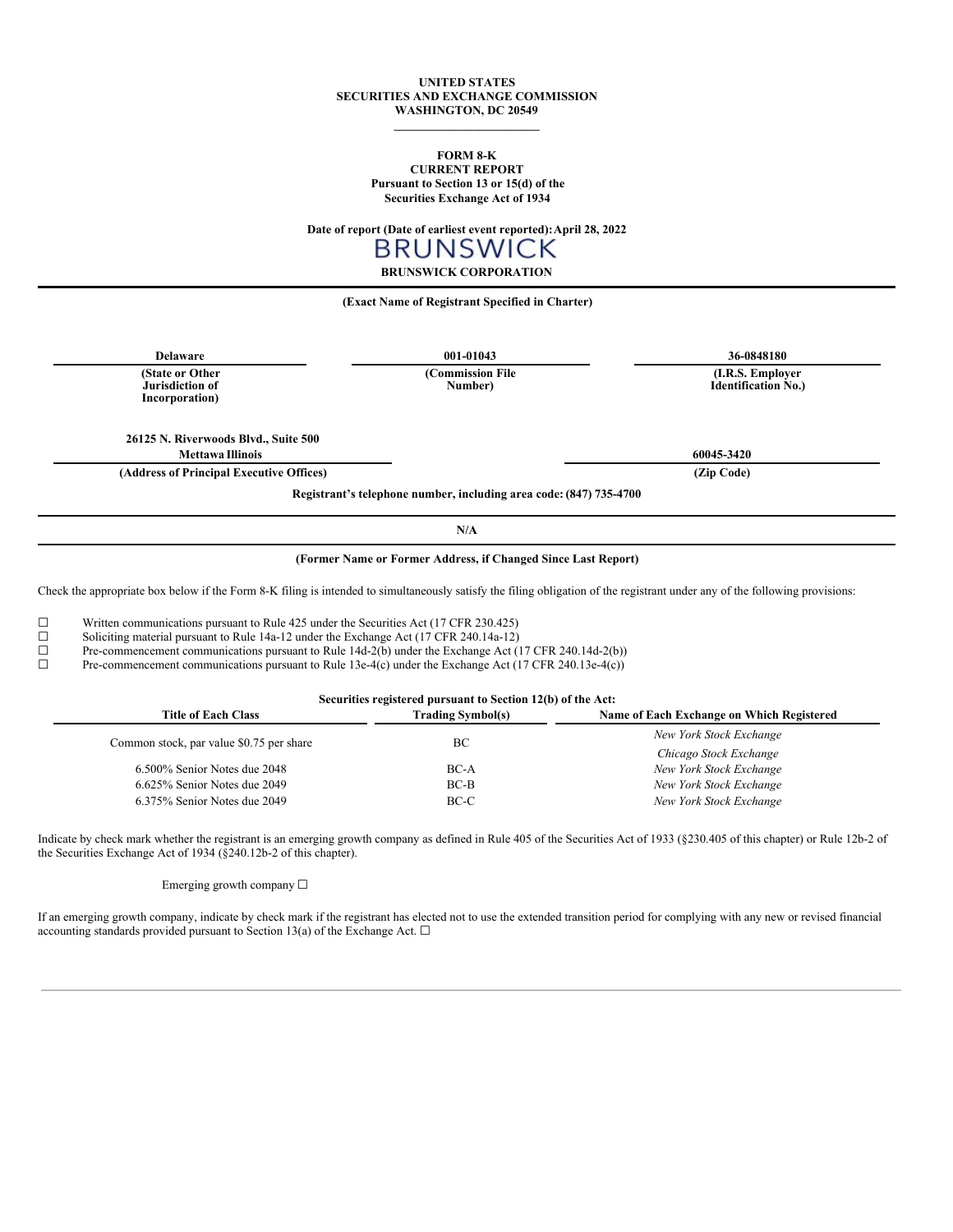#### **Item 2.02. Results of Operations and Financial Condition.**

On April 28, 2022, Brunswick Corporation ("Brunswick") announced its financial results for the first quarter 2022. The news release Brunswick issued announcing its first quarter 2022 earnings is incorporated herein by reference and is included as Exhibit 99.1 to this Current Report on Form 8-K.

In the news release, Brunswick uses non-GAAP financial measures. A "non-GAAP financial measure" is a numerical measure of a registrant's historical or future financial performance, financial position, or cash flows that excludes amounts, or is subject to adjustments that have the effect of excluding amounts, that are included in the most directly comparable measure calculated and presented in accordance with GAAP in the statements of operations, balance sheets, or statements of cash flows of the issuer; or includes amounts, or is subject to adjustments that have the effect of including amounts, that are excluded from the most directly comparable measure so calculated and presented. Operating and statistical measures and certain ratios and other statistical measures are not non-GAAP financial measures. GAAP refers to generally accepted accounting principles in the United States.

Brunswick has used certain of the financial measures that are included in the news release for several years, both in presenting its results to shareholders and the investment community and in its internal evaluation and management of its businesses. Brunswick's management believes that these measures (including those that are non-GAAP financial measures) and the information they provide are useful to investors because they permit investors to view Brunswick's performance using the same tools that Brunswick uses and to better evaluate Brunswick's ongoing business performance.

The measure diluted earnings per common share (EPS), as adjusted, is believed to be useful to investors because it represents a measure of Brunswick's earnings, without the impact of certain charges that do not reflect the Company's ongoing business performance. Brunswick defines this measure as diluted earnings (loss) per common share from continuing operations, excluding the earnings per share impact of restructuring, exit, and impairment charges; special tax items; acquisition, integration, and IT-related costs; purchase accounting amortization; Sea Ray Sport Yacht and Yacht operations; gain on sale of assets; reclassification of held-for-sale items; or other applicable charges. Brunswick's management also believes that the measure adjusted operating earnings is useful to investors because it provides a necessary and important perspective on Brunswick's operating performance and improves comparability of performance against prior periods. Brunswick defines adjusted operating earnings as operating earnings (loss), excluding the earnings impact of restructuring, exit, and impairment charges; acquisition, integration, and IT-related costs; purchase accounting amortization; Sea Ray Sport Yacht and Yacht operations; gain on sale of assets; reclassification of held-for-sale items; or other applicable charges. Brunswick's management believes that the non-GAAP financial measure free cash flow is useful to investors because it is an indication of cash flow that may be available to fund investments in future growth initiatives. Brunswick defines free cash flow as cash flow from operating and investing activities (excluding cash provided by or used for acquisitions, investments, purchases or sales/maturities of marketable securities, and other investing activities) and the effect of exchange rate changes on cash and cash equivalents. Brunswick does not provide forward-looking guidance for certain financial measures on a GAAP basis because it is unable to predict certain items contained in the GAAP measures without unreasonable efforts. These items may include restructuring, exit, and impairment charges, special tax items, acquisition-related costs, and certain other unusual adjustments.

To reflect the impact of changes in currency exchange rates on net sales, Brunswick may use constant currency reporting. To present this information, net sales transacted in currencies other than U.S. dollars are translated to U.S. dollars using prior year exchange rates for the comparative period, using the average exchange rates in effect during that period. The percentage change in net sales expressed on a constant currency basis may better reflect changes in the underlying business trends, excluding the impact of translation arising from foreign currency exchange rate fluctuations.

The information in this report and the exhibit attached hereto shall not be deemed "filed" for purposes of Section 18 of the Securities Exchange Act of 1934, as amended, or otherwise subject to the liabilities of that Section, nor shall it be deemed incorporated by reference into any filing under the Securities Act of 1933, as amended, except as expressly set forth by specific reference in such filing.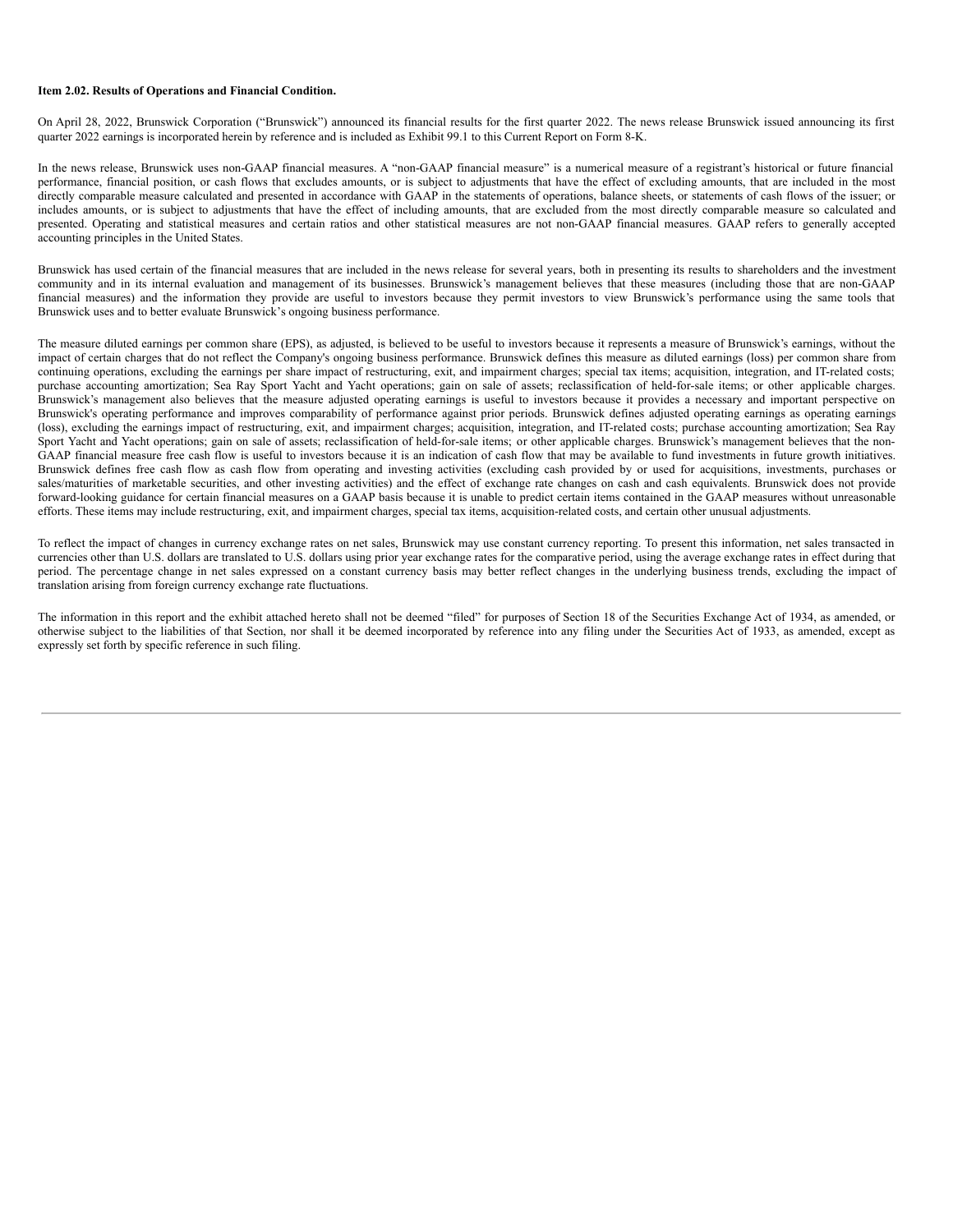#### **Item 9.01. Financial Statements and Exhibits.**

(d) Exhibits: **Exhibit No. Description of Exhibit** [99.1](#page-10-0) Brunswick Corporation News Release, dated April 28, 2022, announcing [Brunswick's](#page-10-0) first quarter 2022 earnings. 104 The cover page from this Current Report on Form 8-K, embedded within and formatted in Inline XBRL.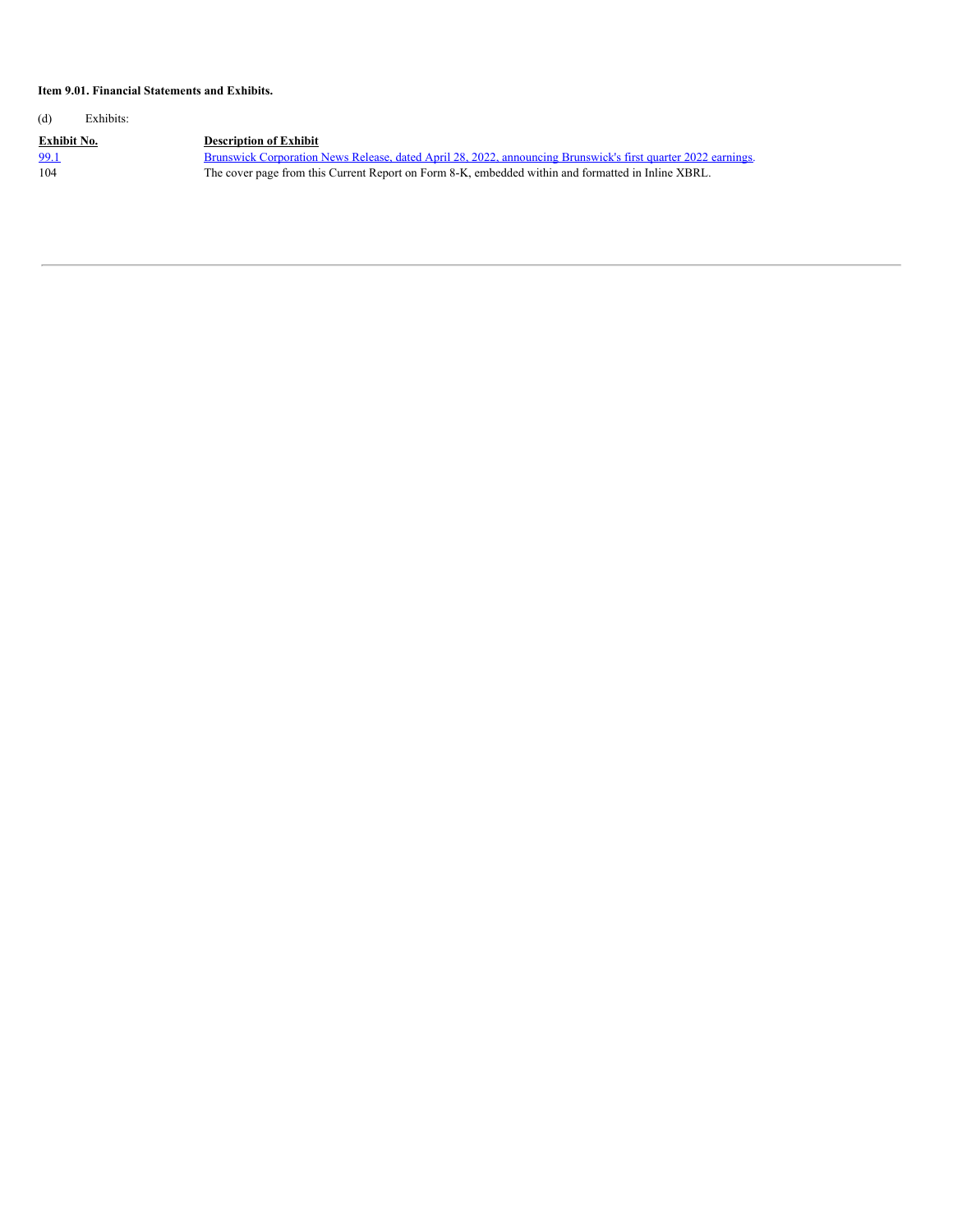#### **SIGNATURE**

Pursuant to the requirements of the Securities Exchange Act of 1934, the registrant has duly caused this report to be signed on its behalf by the undersigned hereunto duly authorized.

## **BRUNSWICK CORPORATION**

Dated: April 28, 2022 By: /S/ RANDALL S. ALTMAN

Randall S. Altman Vice President and Controller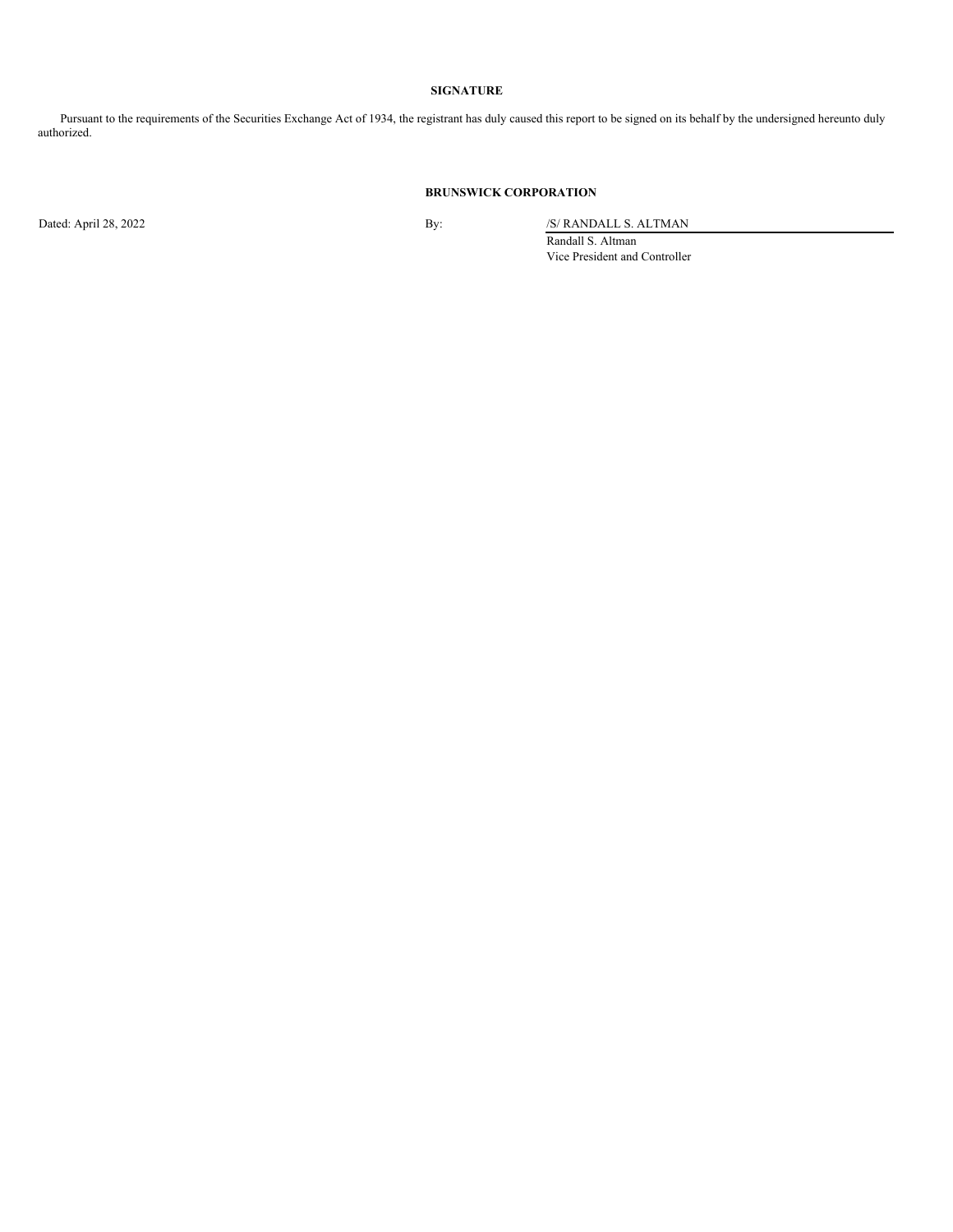# **BRUNSWICK**

# **News Release**

Brunswick Corporation 26125 N. Riverwoods Blvd., Suite 500, Mettawa, IL 60045 Telephone 847.735.4700

| <b>IMMEDIATE</b>                                                                  |
|-----------------------------------------------------------------------------------|
| <b>Brent Dahl</b>                                                                 |
| Vice President - Investor Relations                                               |
| 847-735-4039                                                                      |
| Lee Gordon<br>Vice President - Brunswick Global Communications & Public Relations |
| 847-735-4003                                                                      |
| lee.gordon@brunswick.com                                                          |
|                                                                                   |

## **Brunswick Reports First Quarter Results**

**Continued Strong Demand and Operating Performance Drive Outstanding Results**

**First Quarter GAAP Diluted EPS of \$2.25 and As Adjusted Diluted EPS of \$2.53**

**Increasing 2022 Guidance: Adjusted Diluted EPS Range of \$9.80 - \$10.30**

## **METTAWA, Ill., April 28, 2022** -- Brunswick Corporation (NYSE: BC) today reported results for the first quarter of 2022:

## **First Quarter 2022 Highlights:**

|                                               | Q1 2022 |             |                 |  |                    |                 |  |  |  |  |
|-----------------------------------------------|---------|-------------|-----------------|--|--------------------|-----------------|--|--|--|--|
| \$ in millions (except per share data)        |         | <b>GAAP</b> | Change vs Q1'21 |  | <b>As Adiusted</b> | Change vs Q1'21 |  |  |  |  |
| <b>Net Sales</b>                              |         | 1.695.7     | 18.3 %          |  | 1.695.7            | 18.3%           |  |  |  |  |
| <b>Operating Earnings</b>                     |         | 239.5       | $3.3\%$         |  | 267.5              | 10.1%           |  |  |  |  |
| <b>Operating Margin</b>                       |         | 14.1%       | $(210)$ bps     |  | 15.8%              | (120) bps       |  |  |  |  |
| <b>Diluted EPS from Continuing Operations</b> |         | 2.25        | 4.7 %           |  | 2.53               | 12.9%           |  |  |  |  |
| $bps = basis points$                          |         |             |                 |  |                    |                 |  |  |  |  |

"Our businesses had a strong start to 2022, as continued focus on operational efficiency and strengthening our supply chain enabled increased production levels, and our investments in recurring-revenue businesses, technology, innovation, and capacity continue to position Brunswick for success and strong performance in any economic environment," said Brunswick Chief Executive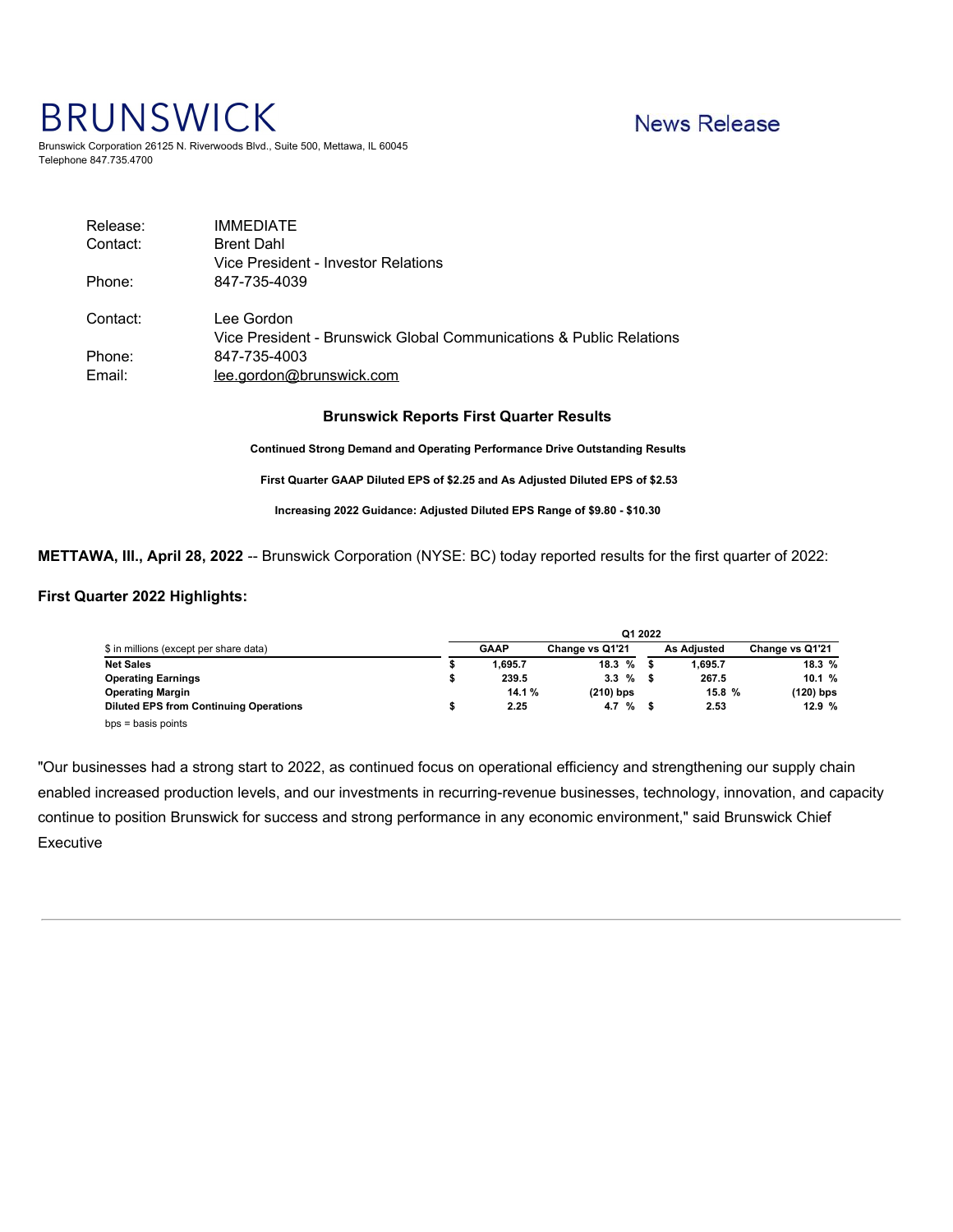Officer David Foulkes. "The pace of retail sales continues to be dominated by the twin supply-side challenges of exceptionally low field inventory levels and supply chain disruption. Global boat field inventory levels were 6 percent lower at the end of the first quarter 2022 than at the same time in 2021 and down 12 percent in the U.S., with inventory levels in some areas artificially inflated by a slower start to spring in Northern U.S. and Canada which is resulting in delayed deliveries and registrations for many retail-sold boats. Wholesale sales and production growth continue to be constrained most notably by the supply impact of the recent China lockdowns and associated freight and transportation delays.

Our propulsion business had strong results versus a historic first quarter of 2021, with top-line growth enabled by increased production. Mercury Marine continues to expand outboard propulsion retail market share, gaining 310 basis points in the last twenty-four months, including over 1,000 basis points of share gains in engines over 300 horsepower. Production capacity for high horsepower outboard engines will significantly increase with the previously announced capacity expansion underway at the Fond du Lac, Wisconsin facility. The expansion remains on schedule for completion in the fourth quarter of 2022.

Our parts and accessories businesses continued delivering robust performance. Collectively, the businesses delivered record first quarter revenue as both aftermarket and OEM channels prepare for the prime boating season. Our Advanced Systems Group, with the addition of Navico, also delivered exceptional top-line growth in the quarter, with healthy margins despite continued supply chain tightness and cost headwinds.

Our boat business posted outstanding top-line growth in the quarter, with operating margins slightly below double-digits, increasing sequentially for the second consecutive quarter. Our Aluminum Fishing category had outsized revenue growth and robust operating margins, while our Recreational Fiberglass brands also posted a strong quarter. We are meeting our production plans for the year despite headwinds, with global pipeline inventory levels remaining at a very low level of 19 weeks, equivalent to about 50 percent fewer units than at the same time in 2019. Finally, Freedom Boat Club has had an incredibly busy start to the year with substantial growth in the U.S. and Europe, and now has more than 350 locations, including the first location in the Nordics, and over 48,000 memberships network-wide, while generating exceptionally strong synergy sales across our marine portfolio.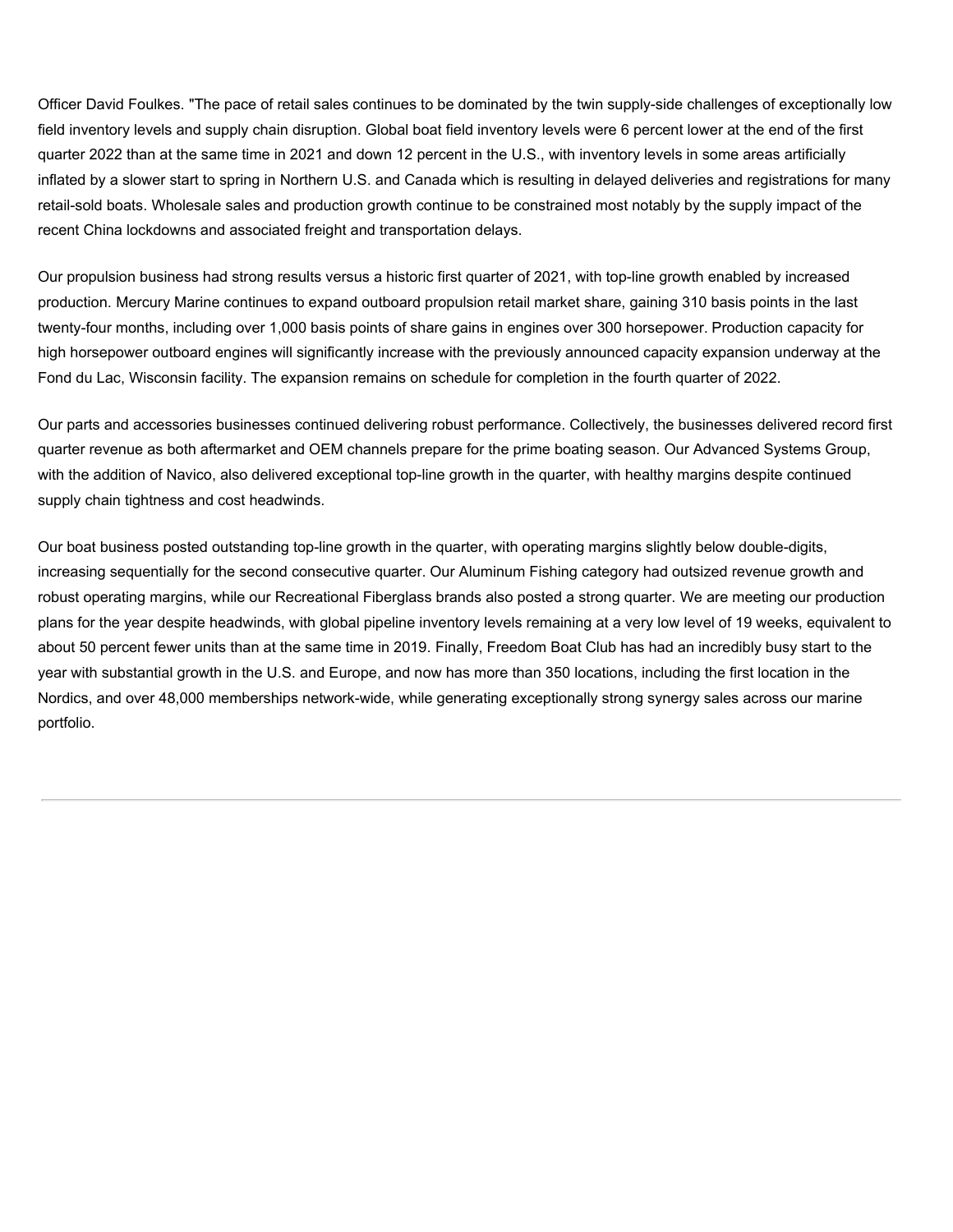On capital strategy, we took advantage of the overall stock-market and sector pullback to complete \$80 million of share repurchases in the quarter. We plan to maintain a similar pace in the second quarter, and are significantly increasing our 2022 annual share repurchase target to \$300 million. We also completed a \$750 million debt offering at favorable interest rates and expanded our revolving credit facility.

Despite current headwinds, including the inflationary environment, signs indicate that boating participation remains strong, our propulsion business continues to take market share, the percentage of our boat production that is already retail-sold continues to be at an all-time high, early 2022 boat show performance is encouraging, there is no evidence of wholesale or retail cancellations, available U.S. field inventory of our larger boats is currently at or near zero, and there continues to be very little advertising or promotional activity. As a result, we are increasing our 2022 full year adjusted diluted EPS guidance," Foulkes concluded.

## **2022 First Quarter Results**

For the first quarter of 2022, Brunswick reported consolidated net sales of \$1,695.7 million, up from \$1,433.2 million in the first quarter of 2021. Diluted EPS for the quarter was \$2.25 on a GAAP basis and \$2.53 on an as adjusted basis. Sales in each segment benefited from higher prices implemented since the first quarter of 2021 and increased sales volumes, partially offset by supply chain inefficiencies and unfavorable changes in foreign currency exchange rates, while each segment's operating earnings continue to be impacted by increasing inflationary pressures and spending on growth-related initiatives. In addition, versus the first quarter of 2021:

*Propulsion segment* reported a 7 percent increase in sales due to continued strong global demand for all product categories. Operating earnings grew slightly as benefits from increased sales were offset by investments in capacity and product development.

*Parts and Accessories segment* reported a 34 percent increase in sales and a robust increase in operating earnings driven primarily by acquisitions completed in 2021. P&A sales increased 2 percent on an organic basis despite sales and earnings being impacted by supply chain constraints leading to increased sales backlogs, together with a slower start to the boating season in northern markets due to unfavorable weather conditions.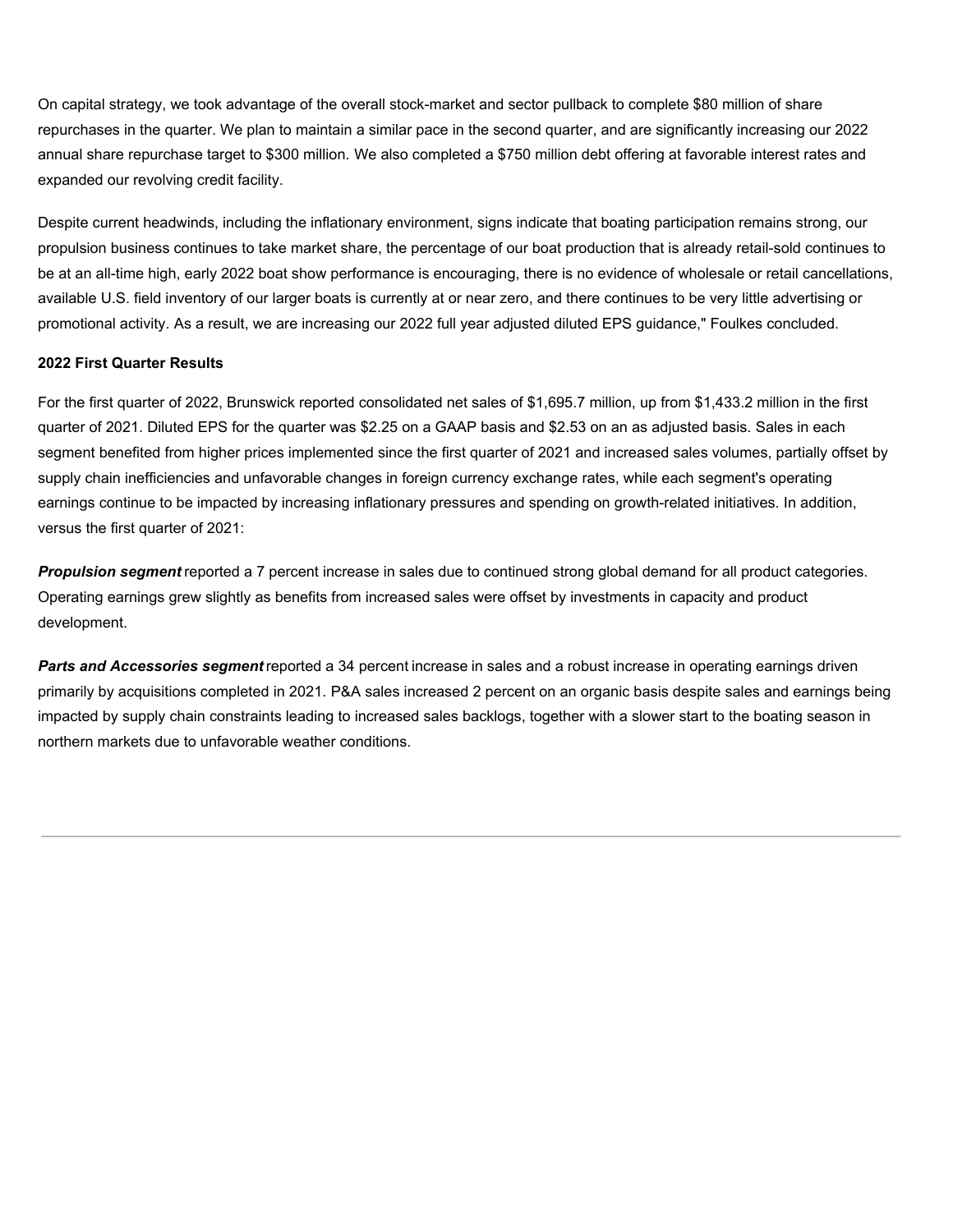*Boat segment* reported an 18 percent increase in sales due to increased sales volumes to dealers. Freedom Boat Club, which is part of Business Acceleration, contributed approximately 3 percent of sales to the segment in the quarter. Segment operating earnings benefited from increased sales volumes, but were negatively impacted by inefficiencies resulting from supply chain disruptions, and the production ramp-up of the new Boston Whaler Flagler facility which will be substantially complete by the end of the third quarter.

## **Review of Cash Flow and Balance Sheet**

Cash and marketable securities totaled \$699.1 million at the end of the first quarter, up \$331.6 million from year-end 2021 levels. This change includes the issuance of \$750 million of long-term debt in the first quarter for general corporate purposes using 10 year and 30-year notes, bringing the Company's leverage to 1.7x on a net basis.

Net cash used in operating activities during the first three months of the year of \$140.9 million includes the seasonal impact of increasing working capital, partially offset by net earnings net of non-cash items.

Investing and financing activities resulted in net cash provided of \$466.9 million during the quarter including the issuance of longterm debt, net of \$100.9 million of capital expenditures, \$79.8 million of share repurchases, \$57.1 million of long-term debt repayments, and \$28.0 million of dividend payments.

## **2022 Outlook**

"Our outstanding performance in a turbulent macroeconomic and geopolitical environment is further evidence of our ability to continue to successfully execute our marine strategy and drive shareholder value," said Foulkes. "Although we continue navigating elevated supply chain disruptions, material and freight inflation, and tight labor conditions in many of our manufacturing locations, we believe the strategic portfolio actions, cost control efforts, and flexible capital strategy actions executed in the last three years, together with our focused investment in new products, ACES technology, and capacity, position us well to deliver strong results in 2022 and progress us towards our 2025 targets.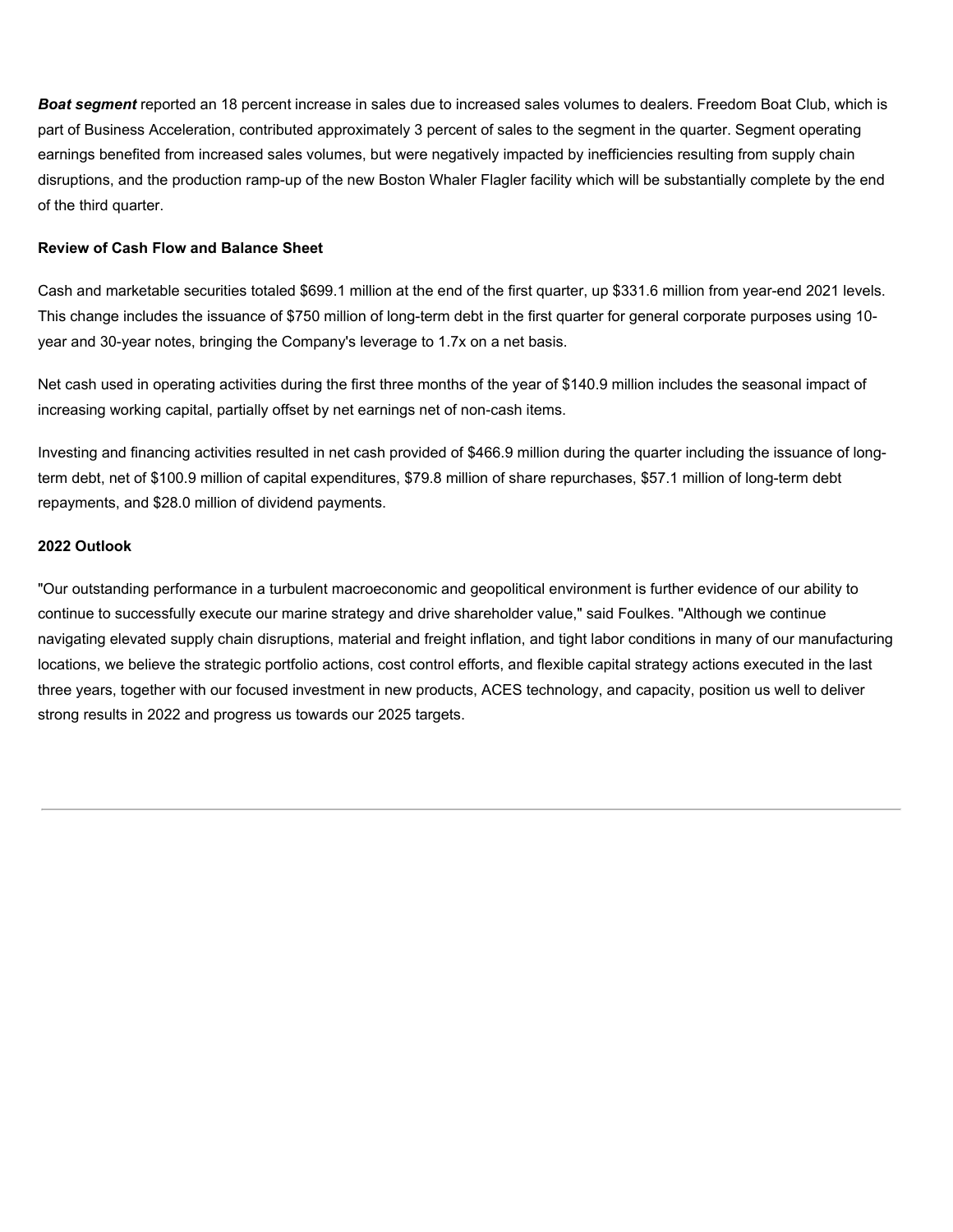As a result of the historically low dealer inventory levels and continued strong boating participation, production levels remain elevated across all our businesses to satisfy retail demand and to rebuild product pipelines. These factors continue to provide enhanced clarity on our ability to drive growth in future periods, resulting in the following updated guidance for full-year 2022. We anticipate:

- 1. Net sales between \$6.8 billion and \$7.1 billion;
- 2. Adjusted diluted EPS in the range of \$9.80 \$10.30; and
- 3. Second quarter 2022 revenue growth of mid-to-high teens percent over the second quarter of 2021, with mid-single-digit percent EPS growth.

Finally, while the conflict in Ukraine and the cessation of business with Russia, Belarus, Crimea and the disputed provinces have not had a significant, direct, financial impact on our business, we want to offer heartfelt appreciation to the many members of our global employee population who have contributed to the humanitarian efforts within Ukraine and in support of Ukrainian refugees.

## **Use of Non-GAAP Financial Information**

A reconciliation of GAAP to non-GAAP financial measures used in this release is provided in the reconciliation sections of the consolidated financial statements accompanying this release.

In order to better align Brunswick's reported results with the internal metrics used by Brunswick's management to evaluate business performance as well as to provide better comparisons to prior periods and peer data, non-GAAP measures used in this release exclude the impact of purchase accounting amortization related to acquisitions, among other adjustments.

Brunswick does not provide forward-looking guidance for certain financial measures on a GAAP basis because it is unable to predict certain items contained in the GAAP measures without unreasonable efforts. These items may include restructuring, exit, and impairment costs, special tax items, acquisition-related costs, and certain other unusual adjustments.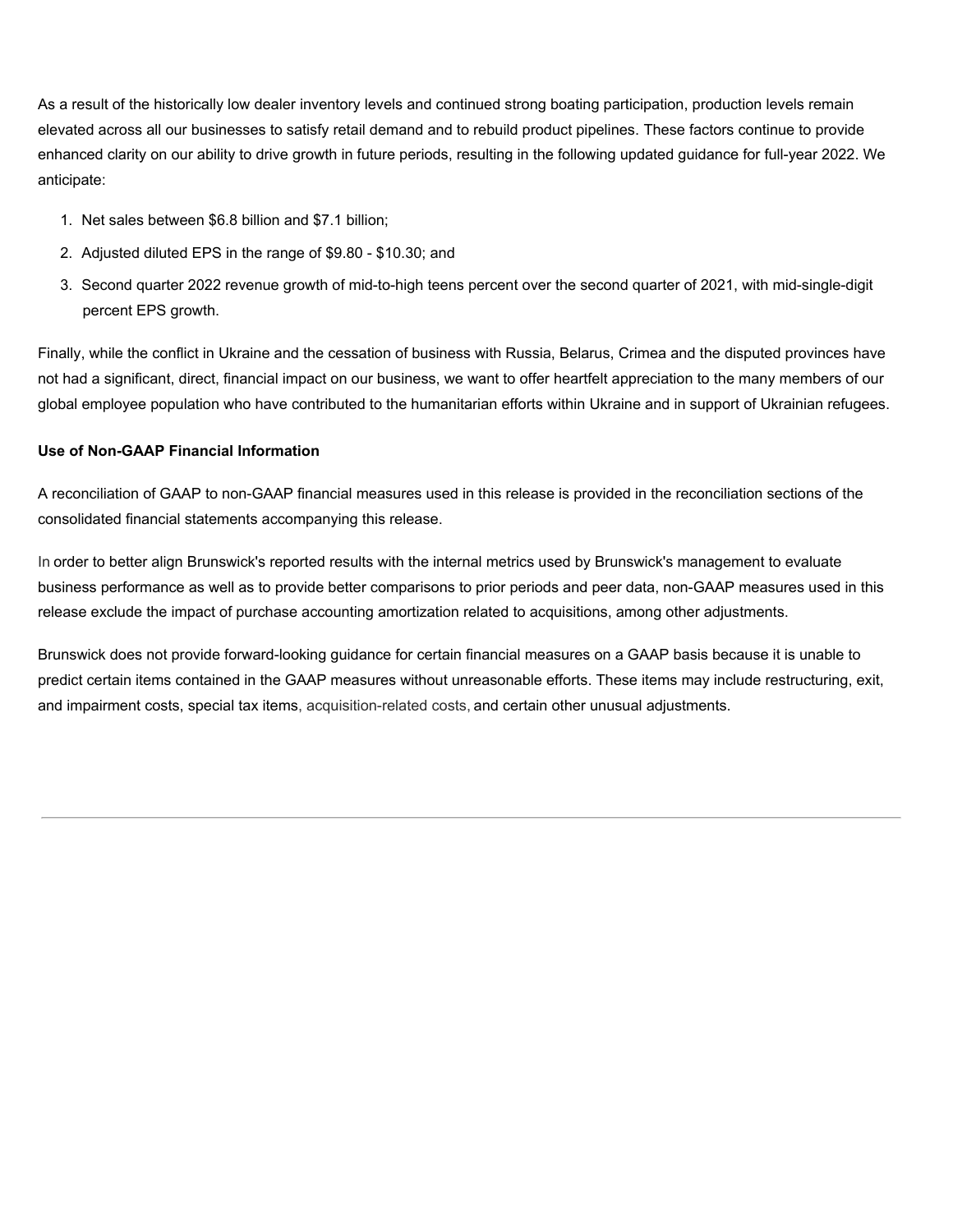## **Conference Call Scheduled**

Brunswick will hold a conference call today at 10 a.m. CDT, hosted by David M. Foulkes, chief executive officer, Ryan M. Gwillim, executive vice president and chief financial officer, and Brent G. Dahl, vice president of investor relations. The call will be broadcast over the Internet at www.brunswick.com/investors. To listen to the call, go to the website at least 15 minutes before the call to register, download, and install any needed audio software.

## **See Brunswick's website for slides used to supplement conference call remarks at www.brunswick.com/investors.**

Security analysts and investors wishing to participate via telephone should call 877-900-9524 (no password needed). Callers outside of North America should call 412-902-0029 (no password needed) to be connected. These numbers can be accessed 15 minutes before the call begins, as well as during the call. A replay of the conference call will be available through 1 p.m. CDT on Thursday May 5, 2022, by calling 877-660-6853 or 201-612-7415 (Access ID: 13728759). The replay will also be available at www.brunswick.com/investors.

## **Forward-Looking Statements**

Certain statements in this news release are forward-looking statements as defined in the Private Securities Litigation Reform Act of 1995. Forward-looking statements are based on current expectations, estimates, and projections about Brunswick's business and by their nature address matters that are, to different degrees, uncertain. Words such as "may," "could," "should," "expect," "anticipate," "project," "position," "intend," "target," "plan," "seek," "estimate," "believe," "predict," "outlook," and similar expressions are intended to identify forward-looking statements. Forward-looking statements are not guarantees of future performance and involve certain risks and uncertainties that may cause actual results to differ materially from expectations as of the date of this news release. These risks include, but are not limited to: the effect of adverse general economic conditions, including the amount of disposable income consumers have available for discretionary spending; fiscal and monetary policy concerns; adverse capital market conditions; changes in currency exchange rates; higher energy and fuel costs; competitive pricing pressures; interest-rate risk related to our debt; the coronavirus (COVID-19) pandemic and the emergence of variant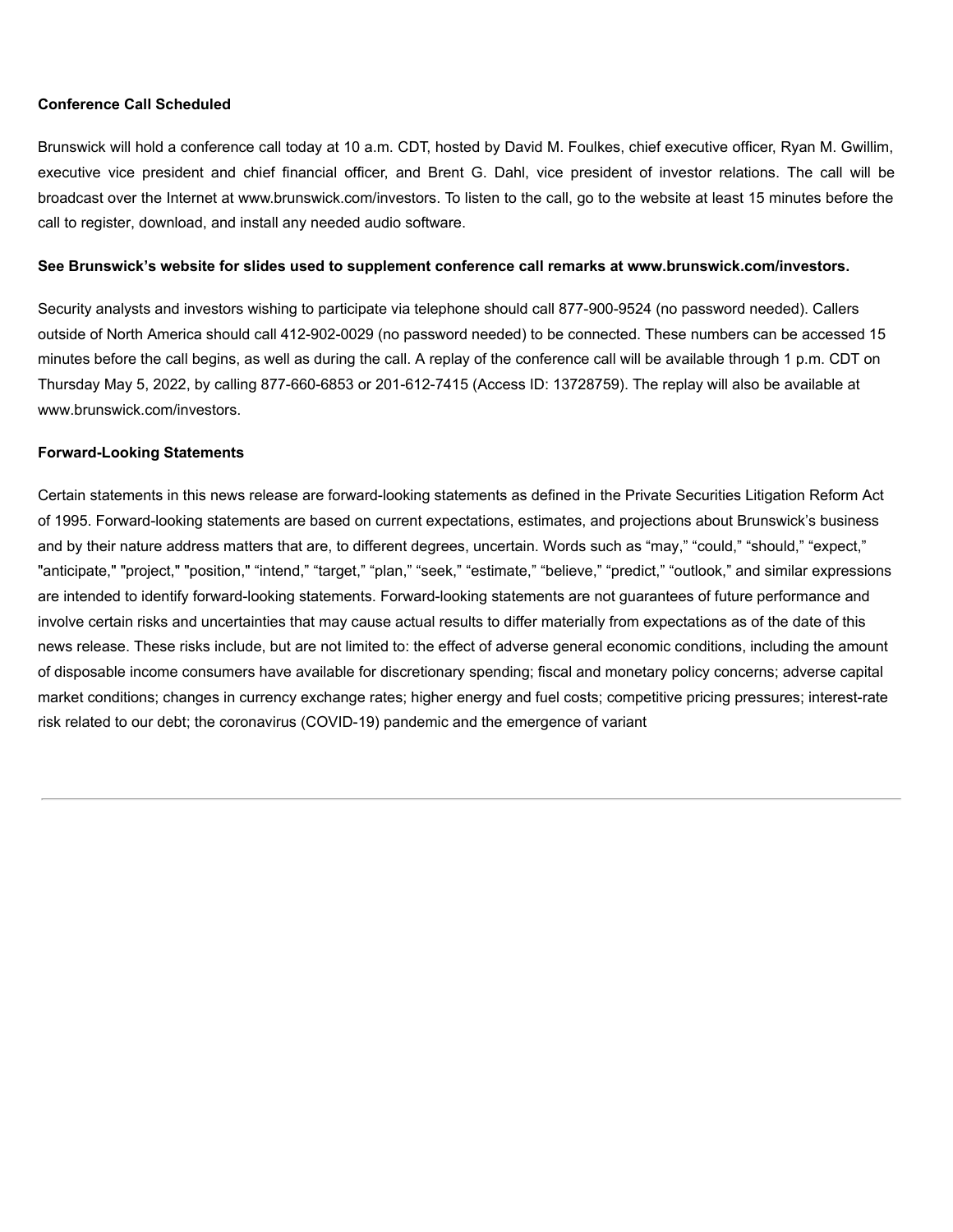<span id="page-10-0"></span>strains; actual or anticipated increases in costs, disruptions of supply, or defects in raw materials, parts, or components we purchase from third parties, including as a result of pressures due to the pandemic; supplier manufacturing constraints, increased demand for shipping carriers, and transportation disruptions; managing our manufacturing footprint; adverse weather conditions, climate change events and other catastrophic event risks; international business risks, geopolitical tensions or conflicts, sanctions, embargoes, or other regulations; our ability to develop new and innovative products and services at a competitive price; our ability to meet demand in a rapidly changing environment; loss of key customers; absorbing fixed costs in production; risks associated with joint ventures that do not operate solely for our benefit; our ability to integrate acquisitions, including Navico, and the risk for associated disruption to our business; the risk that unexpected costs will be incurred in connection with the Navico transaction or the possibility that the expected synergies and value creation from the transaction will not be realized or will not be realized within the expected time period; our ability to successfully implement our strategic plan and growth initiatives; attracting and retaining skilled labor, implementing succession plans for key leadership, and executing organizational and leadership changes; our ability to identify, complete, and integrate targeted acquisitions; the risk that strategic divestitures will not provide business benefits; maintaining effective distribution; risks related to dealers and customers being able to access adequate financing; requirements for us to repurchase inventory; inventory reductions by dealers, retailers, or independent boat builders; risks related to the Freedom Boat Club franchise business model; outages, breaches, or other cybersecurity events regarding our technology systems, which could affect manufacturing and business operations and could result in lost or stolen information and associated remediation costs; our ability to protect our brands and intellectual property; changes to U.S. trade policy and tariffs; any impairment to the value of goodwill and other assets; product liability, warranty, and other claims risks; legal, environmental, and other regulatory compliance, including increased costs, fines, and reputational risks; changes in income tax legislation or enforcement; managing our share repurchases; and risks associated with certain divisive shareholder activist actions.

Additional risk factors are included in the Company's Annual Report on Form 10-K for 2021. Forward-looking statements speak only as of the date on which they are made, and Brunswick does not undertake any obligation to update them to reflect events or circumstances after the date of this news release or for changes by wire services or Internet service providers.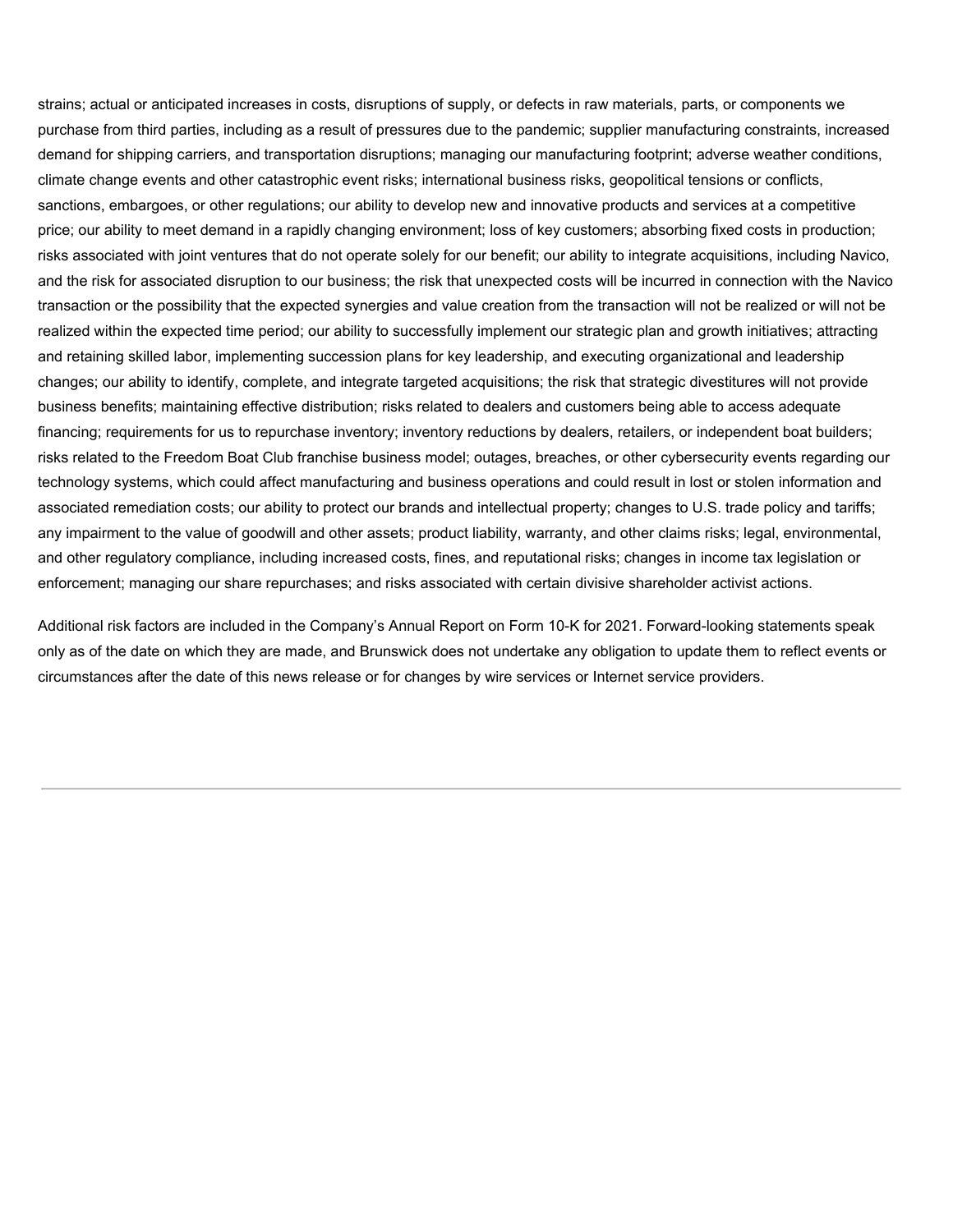## **About Brunswick**

Headquartered in Mettawa, Ill., Brunswick Corporation's leading consumer brands include Mercury Marine outboard engines; Mercury MerCruiser sterndrive and inboard packages; Mercury global parts and accessories including propellers and SmartCraft electronics; Advanced Systems Group, which includes industry-leading brands such as Simrad, Lowrance, C-Map, B&G, MotorGuide, Attwood, Mastervolt, RELiON, Blue Sea Systems, CZone, and ASG Connect system integrators; Land 'N' Sea, BLA, Payne's Marine, Kellogg Marine, and Lankhorst Taselaar marine parts distribution; Mercury and Quicksilver parts and oils; Bayliner, Boston Whaler, Crestliner, Cypress Cay, Harris, Heyday, Lowe, Lund, Princecraft, Quicksilver, Rayglass, Sea Ray, and Uttern boats; and Freedom Boat Club, Boateka, Boating Services Network and Boat Class. For more information, visit www.brunswick.com.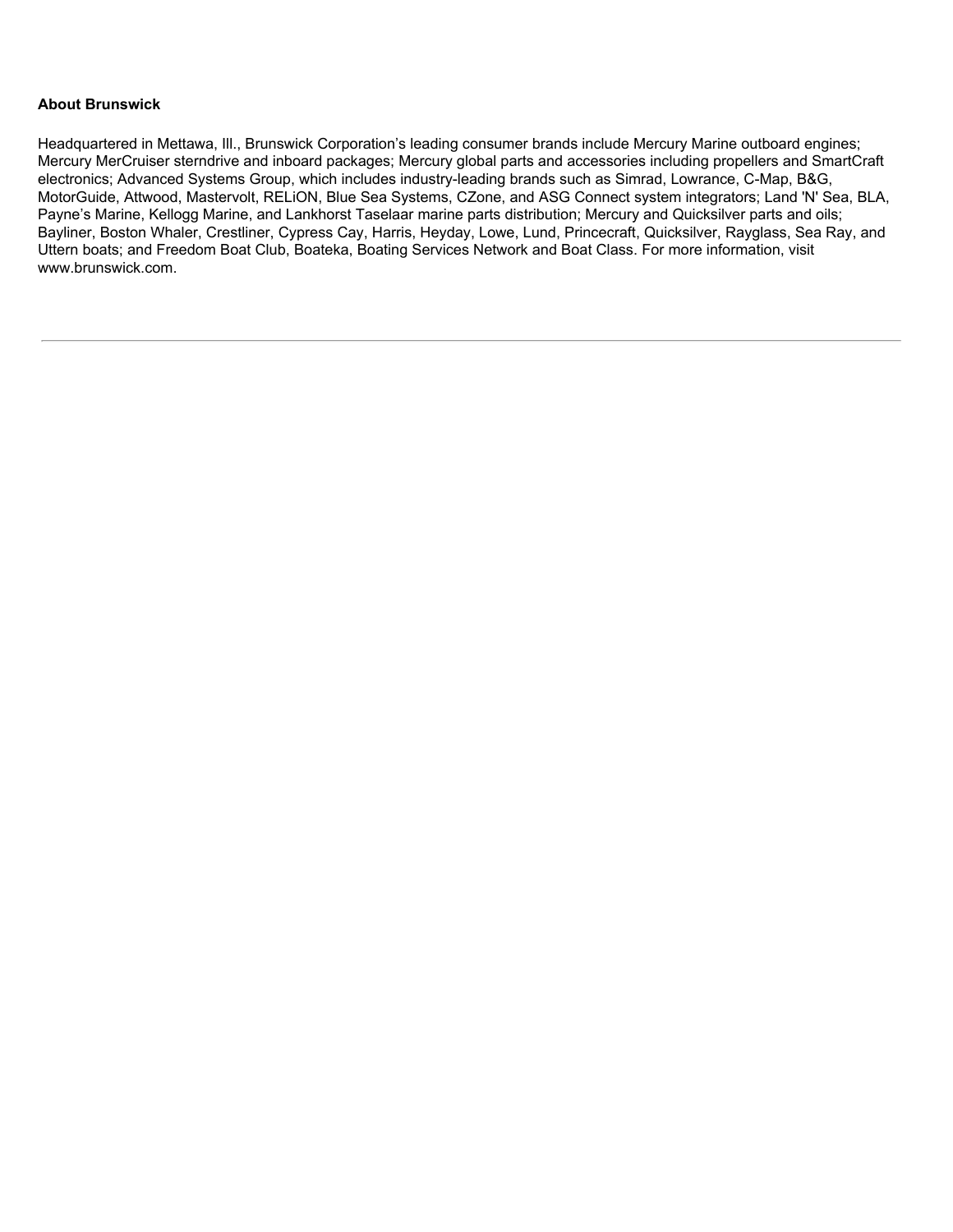#### **Comparative Condensed Consolidated Statements of Operations**

(in millions, except per share data) (unaudited)

|                                                              | <b>Three Months Ended</b> |                |                  |           |  |
|--------------------------------------------------------------|---------------------------|----------------|------------------|-----------|--|
|                                                              | April 2,<br>2022          |                | April 3,<br>2021 | % Change  |  |
| <b>Net sales</b>                                             | \$<br>1.695.7             | $\mathbb{S}$   | 1.433.2          | 18 %      |  |
| Cost of sales                                                | 1,212.1                   |                | 1.015.9          | 19 %      |  |
| Selling, general and administrative expense                  | 192.7                     |                | 150.8            | 28 %      |  |
| Research and development expense                             | 51.4                      |                | 34.1             | 51 %      |  |
| Restructuring, exit and impairment charges                   |                           |                | 0.5              | $-100%$   |  |
| <b>Operating earnings</b>                                    | 239.5                     |                | 231.9            | 3%        |  |
| Equity earnings                                              | 0.8                       |                | 0.8              | $0\%$     |  |
| Other expense, net                                           | (1.5)                     |                | (1.3)            | 15 %      |  |
| Earnings before interest and income taxes                    | 238.8                     |                | 231.4            | 3%        |  |
| Interest expense                                             | (18.4)                    |                | (14.8)           | 24 %      |  |
| Interest income                                              | 0.1                       |                | 0.2              | $-50%$    |  |
| Loss on early extinguishment of debt                         | (0.1)                     |                |                  | <b>NM</b> |  |
| Earnings before income taxes                                 | 220.4                     |                | 216.8            | 2%        |  |
| Income tax provision                                         | 46.4                      |                | 47.4             | $-2$ %    |  |
| Net earnings from continuing operations                      | \$<br>174.0               | $\mathsf{\$}$  | 169.4            | 3%        |  |
| Net earnings (loss) from discontinued operations, net of tax | 0.2                       |                | (0.1)            | <b>NM</b> |  |
| Net earnings                                                 | \$<br>174.2               | \$             | 169.3            | $3\%$     |  |
| Earnings per common share:                                   |                           |                |                  |           |  |
| <b>Basic</b>                                                 |                           |                |                  |           |  |
| Earnings from continuing operations                          | \$<br>2.26                | \$             | 2.17             | 4 %       |  |
| Earnings (loss) from discontinued operations                 | 0.00                      |                | (0.00)           | <b>NM</b> |  |
| Net earnings                                                 | \$<br>2.26                | \$             | 2.17             | 4 %       |  |
| <b>Diluted</b>                                               |                           |                |                  |           |  |
| Earnings from continuing operations                          | \$<br>2.25                | $\mathfrak{S}$ | 2.15             | 5 %       |  |
| Earnings (loss) from discontinued operations                 | 0.00                      |                | (0.00)           | <b>NM</b> |  |
| Net earnings                                                 | \$<br>2.25                | $\mathfrak{S}$ | 2.15             | 5 %       |  |
|                                                              |                           |                |                  |           |  |
| Weighted average shares used for computation of:             |                           |                |                  |           |  |
| Basic earnings per common share                              | 76.9                      |                | 78.2             |           |  |
| Diluted earnings per common share                            | 77.4                      |                | 78.8             |           |  |
| <b>Effective tax rate</b>                                    | 21.1%                     |                | 21.9%            |           |  |
| $NM = not meaningful$                                        |                           |                |                  |           |  |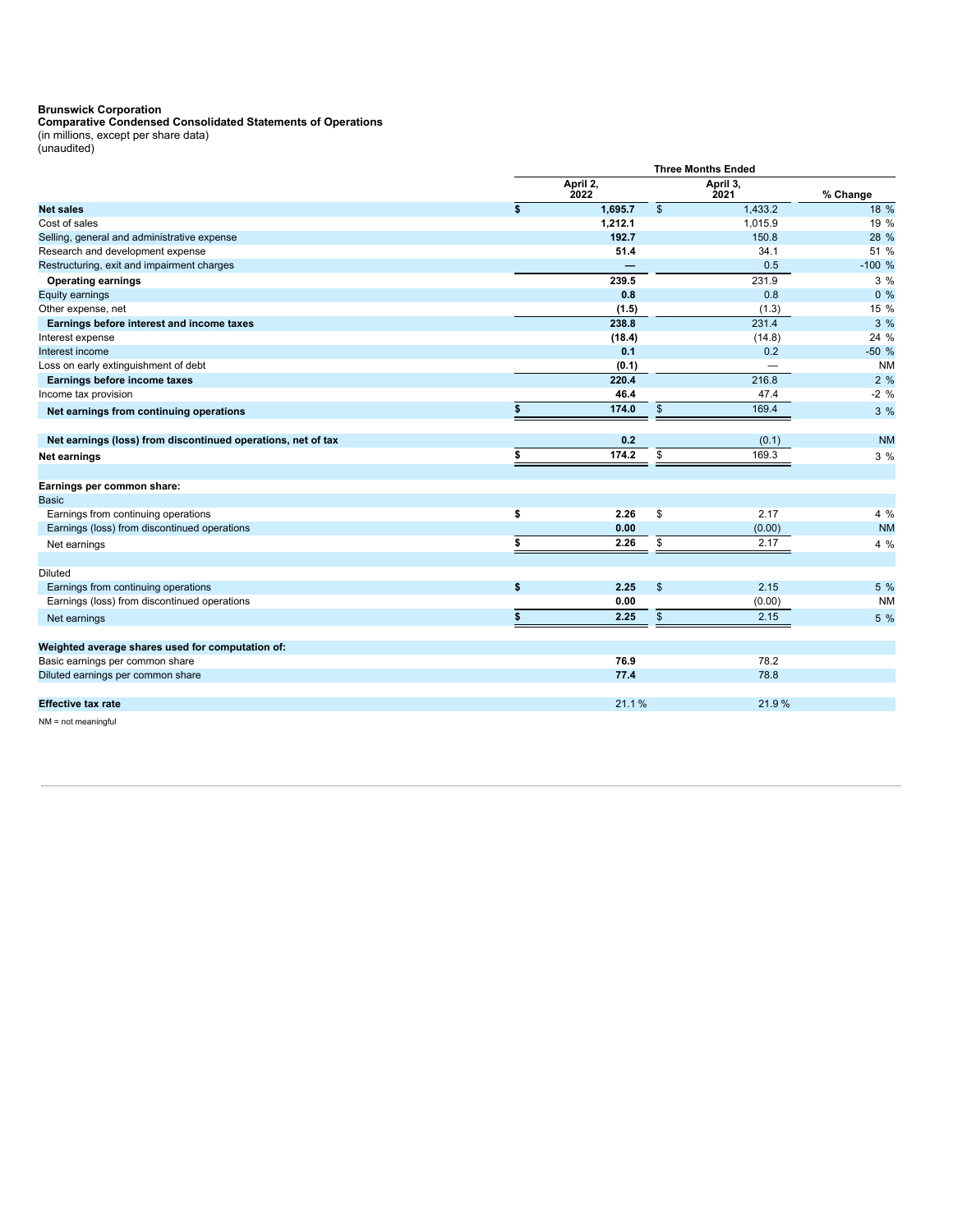**Reconciliation to Adjusted Metrics - Consolidated** (in millions) (unaudited)

|                                                | <b>Three Months Ended</b> |                           |                                   |                |  |                |     |                |  |  |
|------------------------------------------------|---------------------------|---------------------------|-----------------------------------|----------------|--|----------------|-----|----------------|--|--|
|                                                |                           | <b>Operating Earnings</b> | <b>Diluted Earnings Per Share</b> |                |  |                |     |                |  |  |
| (in millions, except per share data)           |                           | Apr 2,<br>2022            |                                   | Apr 3,<br>2021 |  | Apr 2,<br>2022 |     | Apr 3,<br>2021 |  |  |
| <b>GAAP</b>                                    |                           | 239.5                     |                                   | 231.9          |  | 2.25           | \$  | 2.15           |  |  |
| Restructuring, exit, and impairment charges    |                           |                           |                                   | 0.5            |  |                |     |                |  |  |
| Purchase accounting amortization               |                           | 23.0                      |                                   | 7.5            |  | 0.23           |     | 0.07           |  |  |
| Sport Yacht & Yachts                           |                           |                           |                                   | 2.5            |  |                |     | 0.03           |  |  |
| Acquisition, integration, and IT related costs |                           | 5.0                       |                                   | 1.3            |  | 0.05           |     | 0.01           |  |  |
| Palm Coast reclassified from held-for-sale     |                           |                           |                                   | 0.8            |  |                |     | 0.01           |  |  |
| Gain on sale of assets                         |                           |                           |                                   | (1.5)          |  |                |     | (0.01)         |  |  |
| Special tax items                              |                           |                           |                                   |                |  |                |     | (0.02)         |  |  |
| As Adjusted                                    |                           | 267.5                     |                                   | 243.0          |  | 2.53           | -96 | 2.24           |  |  |
|                                                |                           |                           |                                   |                |  |                |     |                |  |  |
| <b>GAAP</b> operating margin                   |                           | 14.1%                     |                                   | 16.2%          |  |                |     |                |  |  |
| Adjusted operating margin                      |                           | 15.8%                     |                                   | 17.0%          |  |                |     |                |  |  |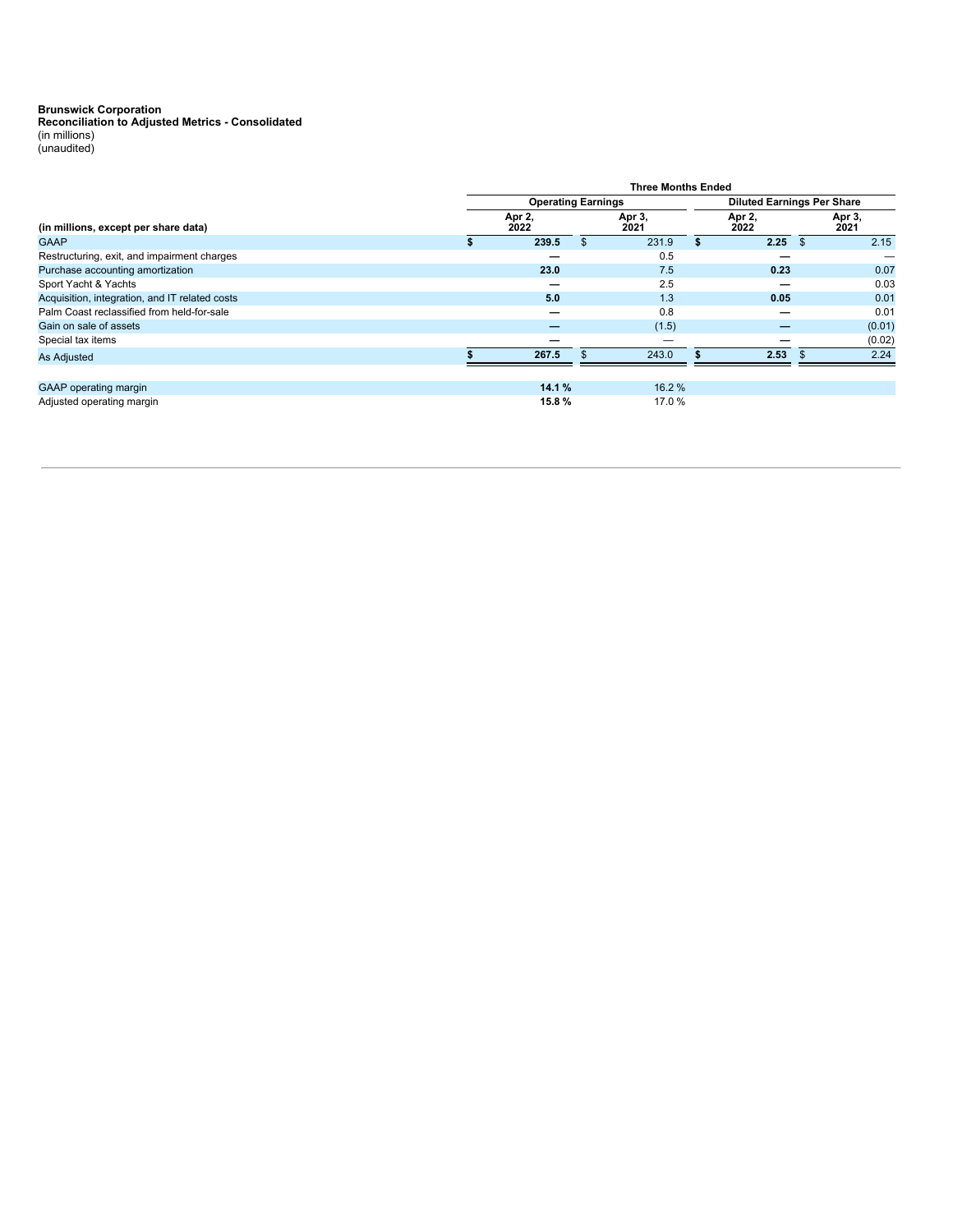#### **Brunswick Corporation Selected Financial Information** (in millions) (unaudited)

## **Segment Information - GAAP**

|                                |                  |  |                |             | <b>Three Months Ended</b> |                                  |          |                         |                |
|--------------------------------|------------------|--|----------------|-------------|---------------------------|----------------------------------|----------|-------------------------|----------------|
|                                | <b>Net Sales</b> |  |                |             |                           | <b>Operating Earnings (Loss)</b> |          | <b>Operating Margin</b> |                |
|                                | Apr 2,<br>2022   |  | Apr 3,<br>2021 | % Change    | Apr 2,<br>2022            | Apr 3,<br>2021                   | % Change | Apr 2,<br>2022          | Apr 3,<br>2021 |
| <b>Propulsion</b>              | 705.9            |  | 657.8          | $7.3 \%$ \$ | 125.3                     | 124.5                            | 0.6%     | 17.8%                   | 18.9%          |
| <b>Parts &amp; Accessories</b> | 617.8            |  | 459.6          | 34.4 %      | 91.6                      | 91.9                             | $-0.3%$  | 14.8%                   | 20.0%          |
| <b>Boat</b>                    | 492.8            |  | 419.5          | 17.5%       | 45.3                      | 40.8                             | 11.0 %   | 9.2%                    | 9.7%           |
| Corporate/Other                | –                |  |                |             | (22.7)                    | (25.3)                           | $-10.3%$ |                         |                |
| <b>Segment Eliminations</b>    | (120.8)          |  | (103.7)        | 16.5 %      | –                         |                                  |          |                         |                |
| Total                          | 1,695.7          |  | 1,433.2        | 18.3 %      | 239.5                     | 231.9                            | 3.3%     | 14.1%                   | 16.2%          |

#### **Segment Information - As Adjusted**

|                                | <b>Three Months Ended</b> |    |                |             |  |                |  |                                  |          |                         |                |  |
|--------------------------------|---------------------------|----|----------------|-------------|--|----------------|--|----------------------------------|----------|-------------------------|----------------|--|
|                                | <b>Net Sales</b>          |    |                |             |  |                |  | <b>Operating Earnings (Loss)</b> |          | <b>Operating Margin</b> |                |  |
|                                | Apr 2,<br>2022            |    | Apr 3,<br>2021 | % Change    |  | Apr 2,<br>2022 |  | Apr 3,<br>2021                   | % Change | Apr 2,<br>2022          | Apr 3,<br>2021 |  |
| <b>Propulsion</b>              | 705.9                     | 55 | 657.8          | $7.3 \%$ \$ |  | 125.3          |  | 124.5                            | 0.6%     | 17.8%                   | 18.9%          |  |
| <b>Parts &amp; Accessories</b> | 617.8                     |    | 459.6          | 34.4 %      |  | 116.6          |  | 98.1                             | 18.9 %   | 18.9%                   | 21.3%          |  |
| <b>Boat</b>                    | 492.8                     |    | 419.5          | 17.5%       |  | 48.3           |  | 45.7                             | 5.7%     | 9.8%                    | 10.9%          |  |
| <b>Corporate/Other</b>         | –                         |    |                |             |  | (22.7)         |  | (25.3)                           | $-10.3%$ |                         |                |  |
| <b>Segment Eliminations</b>    | (120.8)                   |    | (103.7)        | 16.5 %      |  |                |  |                                  |          |                         |                |  |
| Total                          | 1,695.7                   |    | 1,433.2        | 18.3 %      |  | 267.5          |  | 243.0                            | 10.1 %   | 15.8%                   | 17.0%          |  |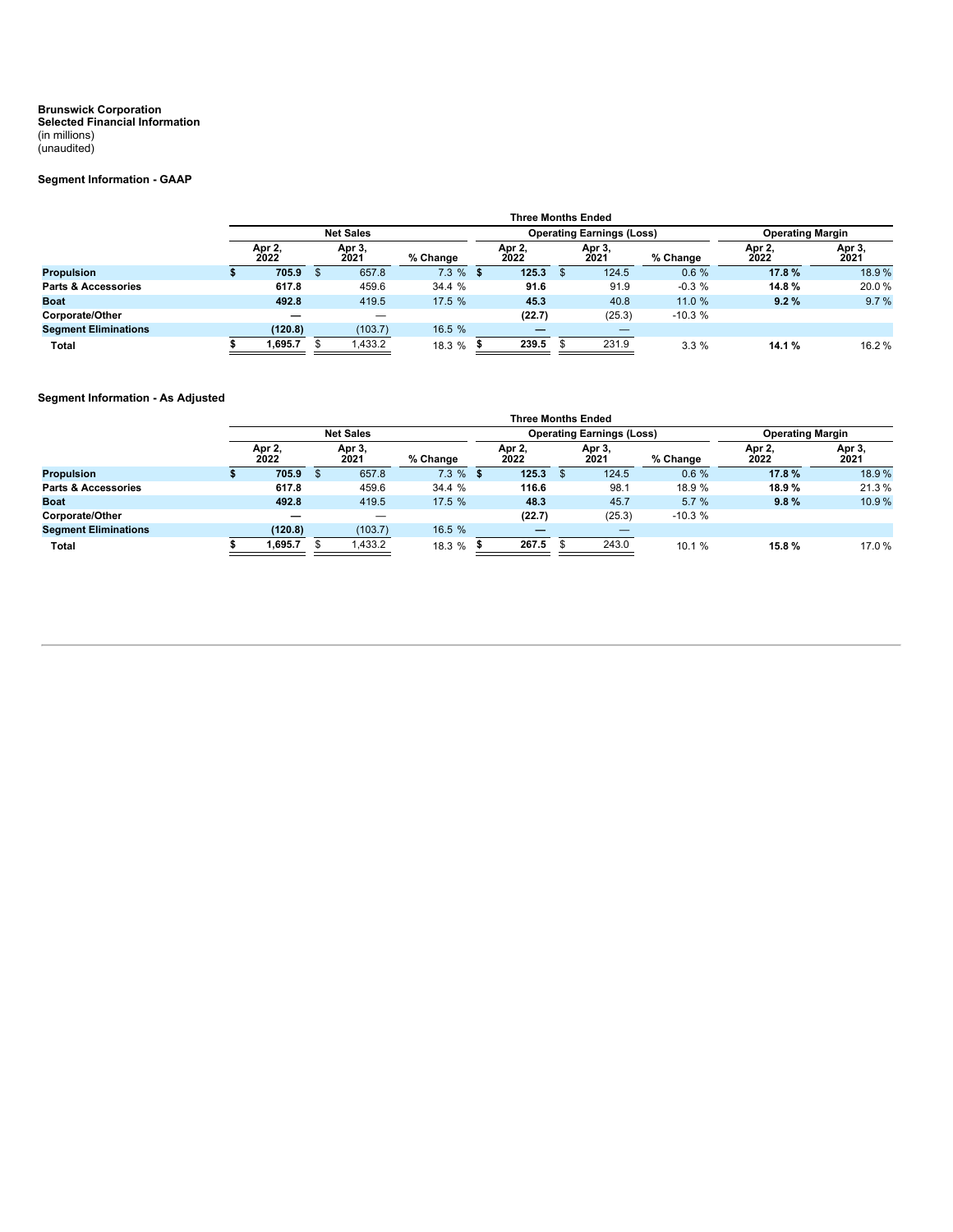**Reconciliation to Adjusted Metrics - Segment Information** (in millions) (unaudited)

| <b>Propulsion Segment</b> |                | <b>Three Months Ended</b> | 2022 vs. 2021 |                                   |  |
|---------------------------|----------------|---------------------------|---------------|-----------------------------------|--|
|                           | Apr 2,<br>2022 | Apr 3,<br>2021            | Change        | $\mathbf{O}/\mathbf{D}$<br>Change |  |
| Net sales                 | \$705.9        | \$657.8                   | \$48.1        | 7.3%                              |  |
| Operating earnings        | 125.3          | 124.5                     | 0.8           | 0.6%                              |  |
| Operating margin          | 17.8%          | 18.9%                     |               | $(110)$ bps                       |  |

| <b>Parts &amp; Accessories Segment</b>         |                | <b>Three Months Ended</b> | 2022 vs. 2021 |                |  |
|------------------------------------------------|----------------|---------------------------|---------------|----------------|--|
|                                                | Apr 2,<br>2022 | Apr 3,<br>2021            | Change        | $\%$<br>Change |  |
| Net sales                                      | \$617.8        | \$459.6                   | \$158.2       | 34.4%          |  |
|                                                |                |                           |               |                |  |
| <b>GAAP</b> operating earnings                 | \$91.6         | \$91.9                    | \$(0.3)       | (0.3)%         |  |
| Restructuring, exit and impairment charges     | –              | 0.5                       | (0.5)         | $(100.0)\%$    |  |
| Purchase accounting amortization               | 22.4           | 7.2                       | 15.2          | <b>NM</b>      |  |
| Acquisition, integration, and IT related costs | 2.6            |                           | 2.6           | <b>NM</b>      |  |
| Gain on sale of assets                         | –              | (1.5)                     | 1.5           | $(100.0)\%$    |  |
| Adjusted operating earnings                    | \$116.6        | \$98.1                    | \$18.5        | 18.9%          |  |
|                                                |                |                           |               |                |  |
| GAAP operating margin                          | 14.8%          | 20.0%                     |               | $(520)$ bps    |  |
| Adjusted operating margin                      | 18.9%          | 21.3%                     |               | $(240)$ bps    |  |

| <b>Boat Segment</b>                            |                | <b>Three Months Ended</b> | 2022 vs. 2021 |             |  |
|------------------------------------------------|----------------|---------------------------|---------------|-------------|--|
|                                                | Apr 2,<br>2022 | Apr 3,<br>2021            | Change        | %<br>Change |  |
| <b>Net sales</b>                               | \$492.8        | \$419.5                   | \$73.3        | 17.5%       |  |
|                                                |                |                           |               |             |  |
| <b>GAAP</b> operating earnings                 | \$45.3         | \$40.8                    | \$4.5         | 11.0%       |  |
| Acquisition, integration, and IT related costs | 2.4            | 1.3                       | 1.1           | 84.6%       |  |
| Purchase accounting amortization               | 0.6            | 0.3                       | 0.3           | 100.0%      |  |
| Sport Yacht & Yachts                           |                | 2.5                       | (2.5)         | $(100.0)\%$ |  |
| Palm Coast reclassified from held-for-sale     |                | 0.8                       | (0.8)         | $(100.0)\%$ |  |
| Adjusted operating earnings                    | \$48.3         | \$45.7                    | \$2.6         | 5.7%        |  |
|                                                |                |                           |               |             |  |
| GAAP operating margin                          | 9.2%           | 9.7%                      |               | $(50)$ bps  |  |
| Adjusted operating margin                      | 9.8%           | 10.9%                     |               | $(110)$ bps |  |

| Corporate/Other       | <b>Three Months Ended</b> |                | 2022 vs. 2021 |            |  |
|-----------------------|---------------------------|----------------|---------------|------------|--|
|                       | Apr 2,<br>2022            | Apr 3.<br>2021 | Change        | Change     |  |
| <b>Operating loss</b> | \$(22.7)                  | \$(25.3)       | \$2.6         | $(10.3)\%$ |  |

NM = not meaningful bps = basis points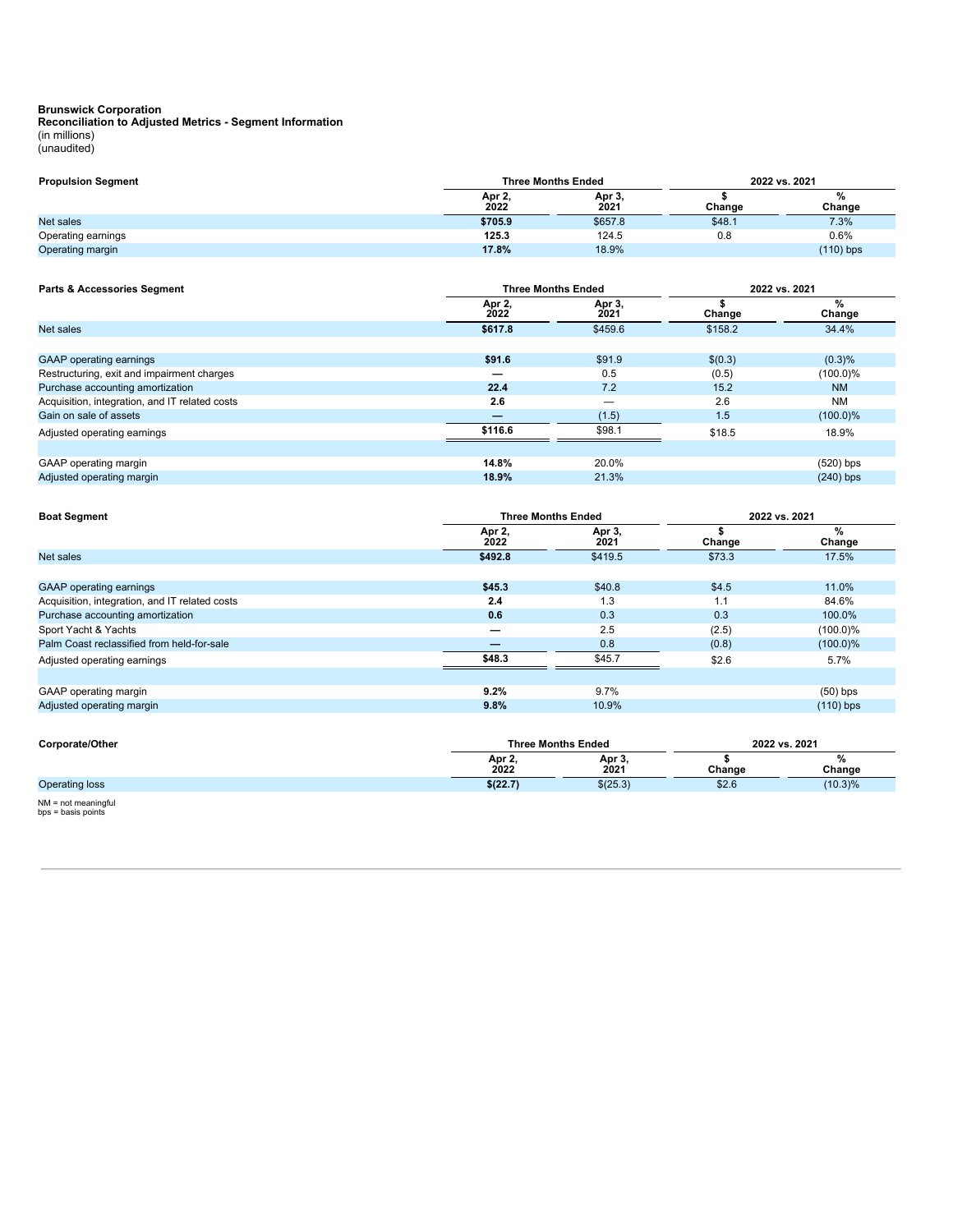**Comparative Condensed Consolidated Balance Sheets** (in millions)

(unaudited)

|                                                                   | April 2,<br>2022 |         | December 31,<br>2021    |         |                | April 3,<br>2021 |  |  |
|-------------------------------------------------------------------|------------------|---------|-------------------------|---------|----------------|------------------|--|--|
| <b>Assets</b>                                                     |                  |         |                         |         |                |                  |  |  |
| <b>Current assets</b>                                             |                  |         |                         |         |                |                  |  |  |
| Cash and cash equivalents, at cost, which approximates fair value | \$               | 680.1   | $\sqrt[6]{\frac{1}{2}}$ | 354.5   | \$             | 471.9            |  |  |
| Restricted cash                                                   |                  | 12.2    |                         | 12.2    |                | 9.7              |  |  |
| Short-term investments in marketable securities                   |                  | 6.8     |                         | 0.8     |                | 7.3              |  |  |
| Total cash and short-term investments in marketable securities    |                  | 699.1   |                         | 367.5   |                | 488.9            |  |  |
| Accounts and notes receivable, net                                |                  | 664.7   |                         | 485.3   |                | 539.1            |  |  |
| Inventories                                                       |                  |         |                         |         |                |                  |  |  |
| Finished goods                                                    |                  | 752.4   |                         | 685.5   |                | 463.7            |  |  |
| Work-in-process                                                   |                  | 195.4   |                         | 176.8   |                | 125.4            |  |  |
| Raw materials                                                     |                  | 397.9   |                         | 345.7   |                | 176.5            |  |  |
| Net inventories                                                   |                  | 1,345.7 |                         | 1,208.0 |                | 765.6            |  |  |
| Prepaid expenses and other                                        |                  | 81.7    |                         | 63.8    |                | 42.1             |  |  |
| <b>Current assets</b>                                             |                  | 2,791.2 |                         | 2,124.6 |                | 1,835.7          |  |  |
|                                                                   |                  |         |                         |         |                |                  |  |  |
| Net property                                                      |                  | 1,078.1 |                         | 1,046.9 |                | 872.4            |  |  |
|                                                                   |                  |         |                         |         |                |                  |  |  |
| Other assets                                                      |                  |         |                         |         |                |                  |  |  |
| Goodwill                                                          |                  | 889.4   |                         | 888.4   |                | 422.7            |  |  |
| Other intangibles, net                                            |                  | 1,038.4 |                         | 1,052.1 |                | 544.3            |  |  |
| Deferred income tax asset                                         |                  | 137.9   |                         | 146.0   |                | 126.4            |  |  |
| Operating lease assets                                            |                  | 92.4    |                         | 92.8    |                | 80.7             |  |  |
| <b>Equity investments</b>                                         |                  | 48.1    |                         | 43.8    |                | 36.3             |  |  |
| Other long-term assets                                            |                  | 17.5    |                         | 30.4    |                | 24.7             |  |  |
| <b>Other assets</b>                                               |                  | 2,223.7 |                         | 2,253.5 |                | 1,235.1          |  |  |
|                                                                   |                  |         |                         |         |                |                  |  |  |
| <b>Total assets</b>                                               | \$               | 6,093.0 | \$                      | 5,425.0 | \$             | 3,943.2          |  |  |
|                                                                   |                  |         |                         |         |                |                  |  |  |
| Liabilities and shareholders' equity                              |                  |         |                         |         |                |                  |  |  |
| <b>Current liabilities</b>                                        |                  |         |                         |         |                |                  |  |  |
| Short-term debt and current maturities of long-term debt          | \$               | 2.3     | $\sqrt[6]{\frac{1}{2}}$ | 37.4    | \$             | 43.8             |  |  |
| Accounts payable                                                  |                  | 660.0   |                         | 693.5   |                | 532.4            |  |  |
| Accrued expenses                                                  |                  | 665.9   |                         | 711.3   |                | 552.8            |  |  |
| <b>Current liabilities</b>                                        |                  | 1,328.2 |                         | 1,442.2 |                | 1,129.0          |  |  |
|                                                                   |                  |         |                         |         |                |                  |  |  |
| <b>Debt</b>                                                       |                  | 2,498.2 |                         | 1,779.0 |                | 900.9            |  |  |
| Other long-term liabilities                                       |                  | 286.7   |                         | 289.6   |                | 270.7            |  |  |
| Shareholders' equity                                              |                  | 1,979.9 |                         | 1,914.2 |                | 1,642.6          |  |  |
| Total liabilities and shareholders' equity                        | \$               | 6,093.0 | $\sqrt[6]{\frac{1}{2}}$ | 5,425.0 | $$\mathbb{S}$$ | 3,943.2          |  |  |
| <b>Supplemental Information</b>                                   |                  |         |                         |         |                |                  |  |  |
|                                                                   |                  | 55.8%   |                         | 48.7%   |                | 36.5%            |  |  |
| Debt-to-capitalization rate                                       |                  |         |                         |         |                |                  |  |  |